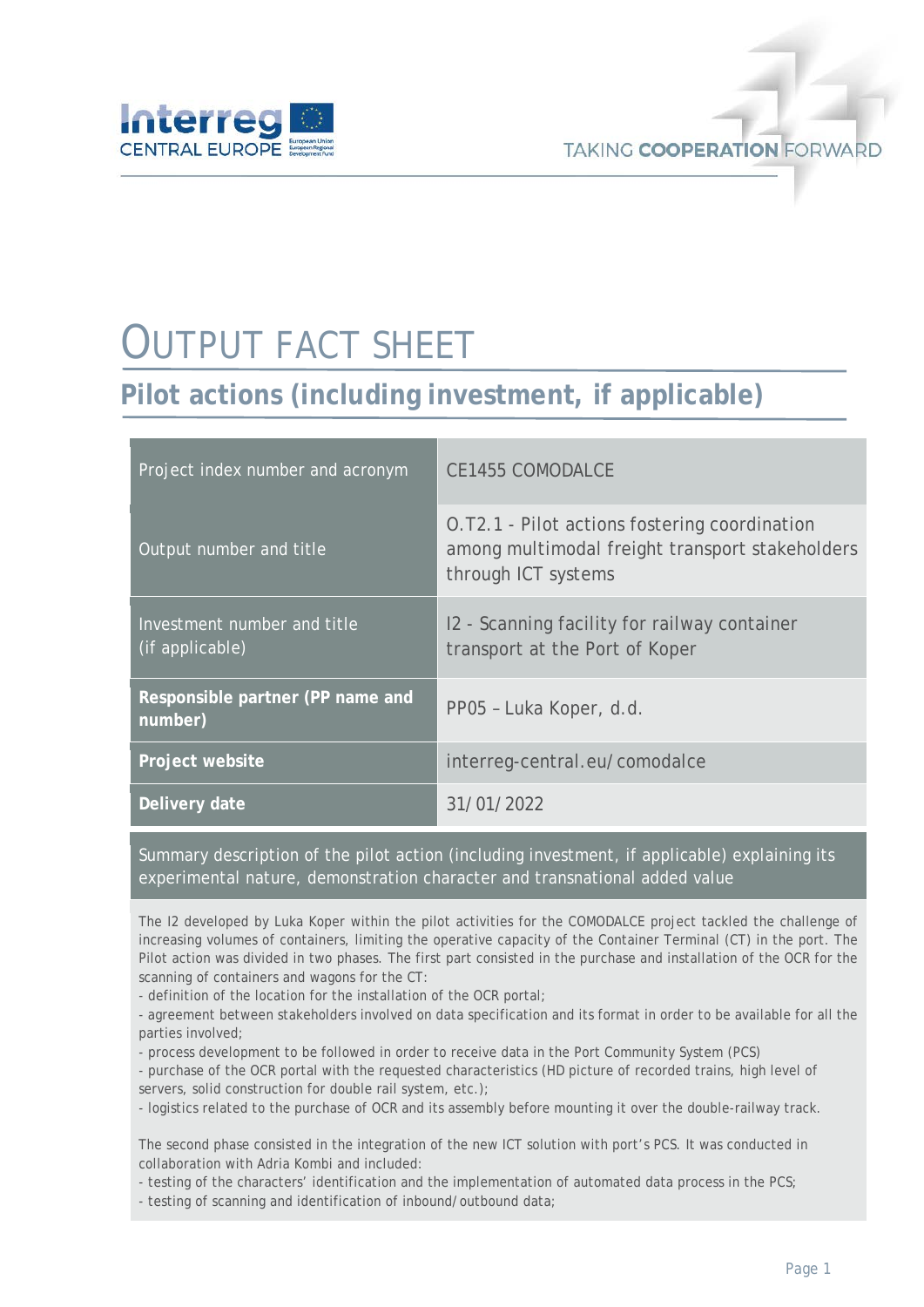

- testing of alerts and potential damages of containers/wagons;

- authorizations for manual entering of data if needed (only for system discrepancies);

- integration of ICT solution developed by Adria kombi for the automatization of processes.

Such a solution helped in terms of:

- Safety reduced number of employees on the field for the check;
- **Optimization of work** reduction of check time allowing faster control procedures as well as to increase the number of daily trains;
- **Digitization** the solution adopted, has introduced paperless processes, live data transfer to all the parties involved, recording of operations for later views.

The railway OCR system for containers is the first one to be used in the Port of Koper and it offers opportunities for later implementations and integrations with other systems, for future complete traceability within port's area. That's also why it can be considered as the first step of a bigger experimental project.

#### NUTS region(s) concerned by the pilot action (relevant NUTS level)

*Country (NUTS 0): SI Region (NUTS 2): SI02, Western Slovenia Sub-region (NUTS 3): SI024, Obalno-Kraška)*

#### Investment costs (EUR), if applicable

The costs sustained for the purchase of the OCR system were co-financed through the COMODALCE project. In the specific the contract for the purchase was 199.832,970 EUR which didn't include costs for further assistance and maintenance. The contribution of COMODALCE was for 75.951,60 EUR

The integration of the ICT tool developed by Adria kombi requested further 21.000 EUR for external experts and services.

The calculation doesn't include staff costs sustained for the completion of the activities.

Expected impact and benefits of the pilot action for the concerned territory and target groups and leverage of additional funds (if applicable)

The key objectives of the strategy elaborated by LK were to digitalize operative processes and to work with paperless administration as well as automating the data transfer and reducing the manual check of wagons of the field. It'd have to result in optimization of work, facing the increasing volumes of containers.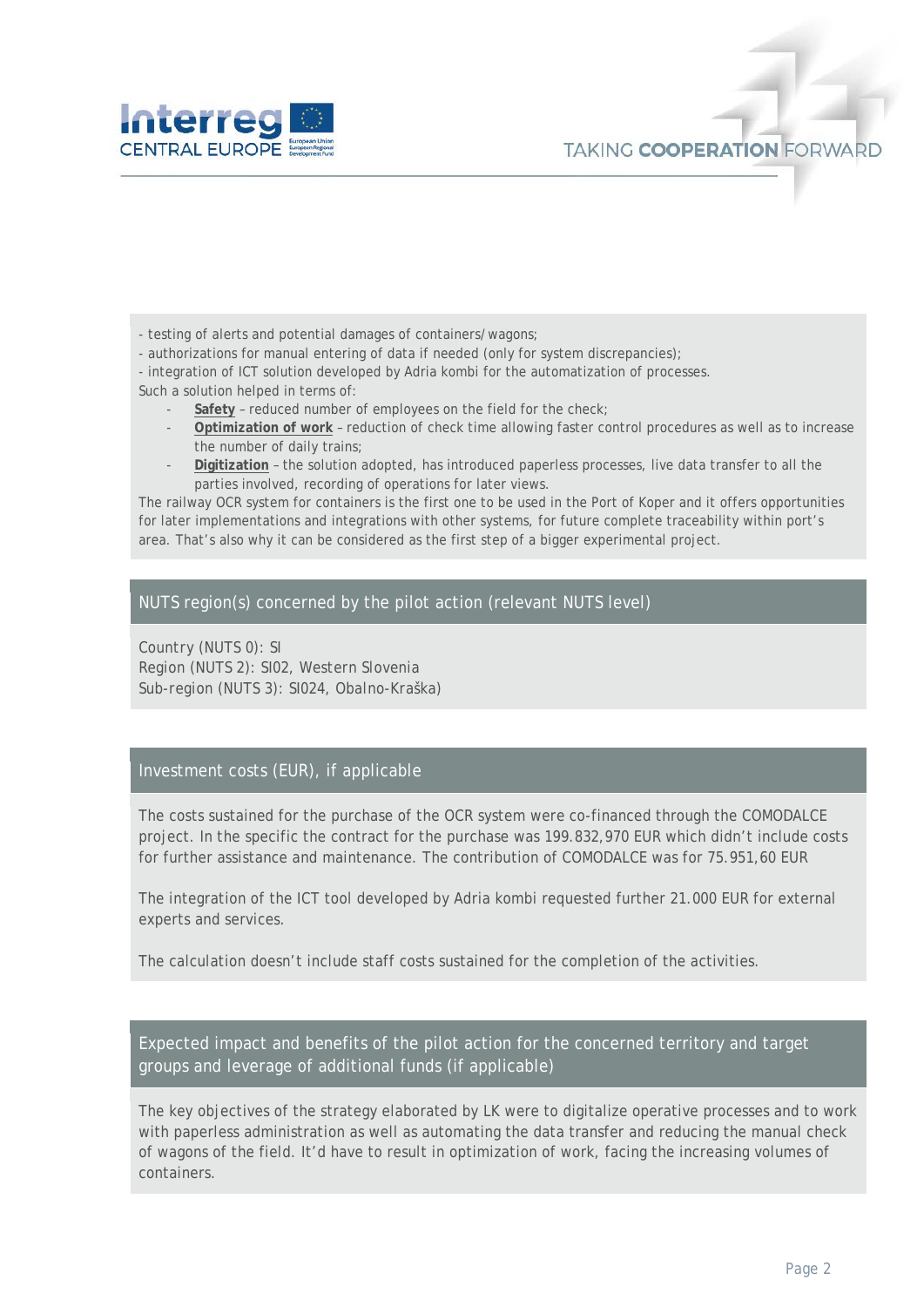

Having set some objectives in the medium and long-term period, Luka Koper adopted solutions that were indicated in the Port's Development Plan for the next 5 years. One of the planned investments was the OCR system for the railway transport of containers in/from the Port of Koper, with an automatic data transfer which would bring efficiency and competitiveness. The whole port community will benefit from this solution, especially the parties involved in the multimodal transport, such as railway operators, forwarders, customs and shipping lines.

Benefits are foreseen in terms of safety, digitization and operational effectiveness.

#### Sustainability of the pilot action results and transferability to other territories and stakeholders

The new investment will represent a Milestone for the development of further integrations of this system with the others adopted in the port of Koper. The pilot action has involved mainly the railway operators, the IT providers and the Container Terminal, but in the future, additional solutions will involve forwarders, road transporters and other terminals in the port. The standardization of data exchange can easily be rolled out to other projects, offering the possibility to have a complete traceability of containers within port's area and later also out of the port, through their whole trips, until their final destination. The communication tool is integrated with the PCS and can be used by other operators and terminals. Actually, the railway companies and the operators involved in railway transport can benefit from this project. The results gained from the strategy itself and from the further pilot actions are tested and transferable to other projects and contexts.

If applicable, contribution to/ compliance with:

- relevant regulatory requirements
- sustainable development environmental effects. In case of risk of negative effects, mitigation measures introduced
- horizontal principles such as equal opportunities and non-descrimination

Not applicable

References to relevant deliverables (e.g. pilot action report, studies), investment factsheet and web-links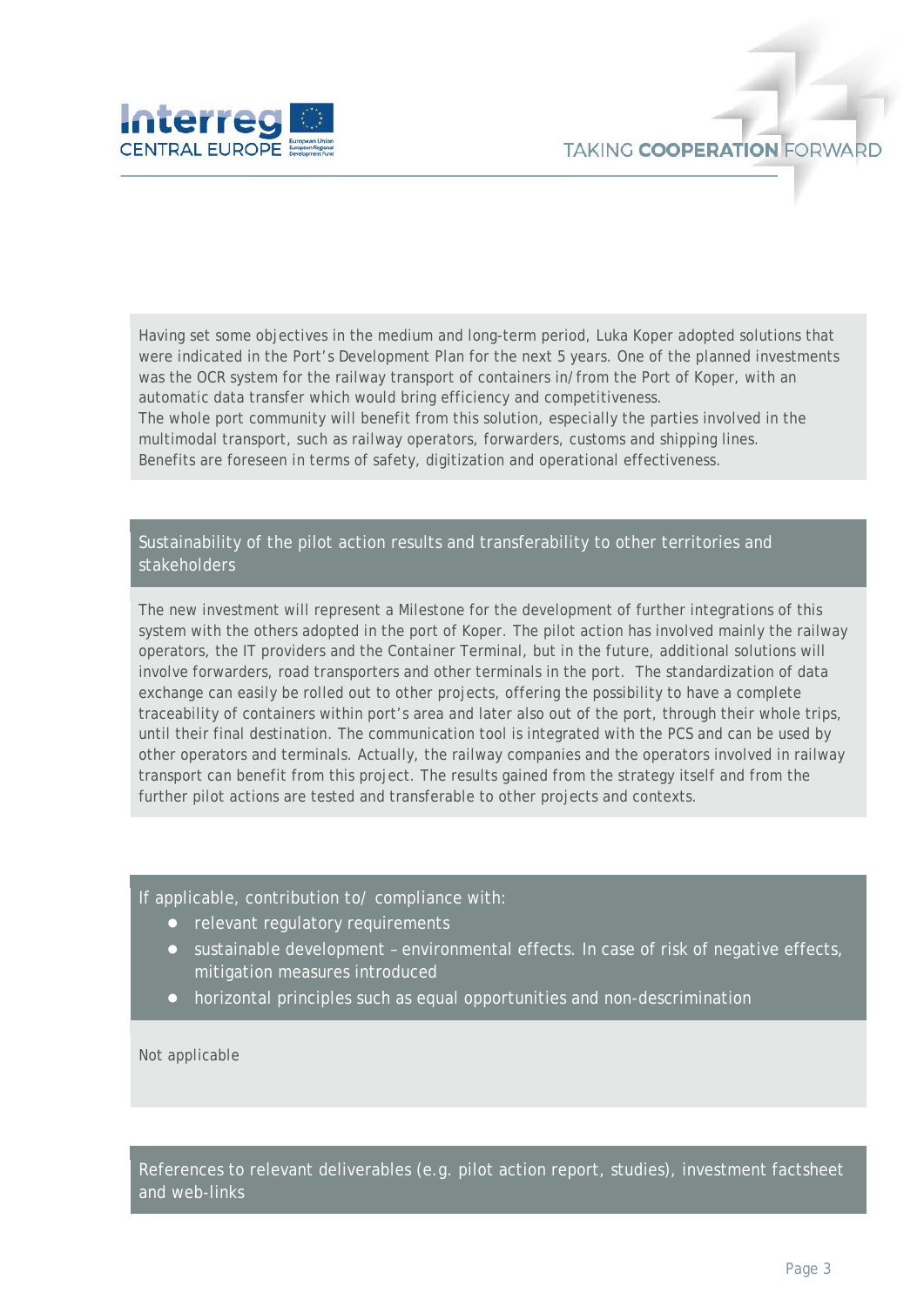

#### If applicable, additional documentation, pictures or images to be provided as annex

The above described Outputs are related to WPT2 – Activity A2.2 – deliverable D.T2.2.7 - Pilot action final report:

- D.T2.2.7 Pilot action final report



**Figure 1: identified location for the positioning of the OCR system in the port of Koper (Source: Luka Koper's archive)**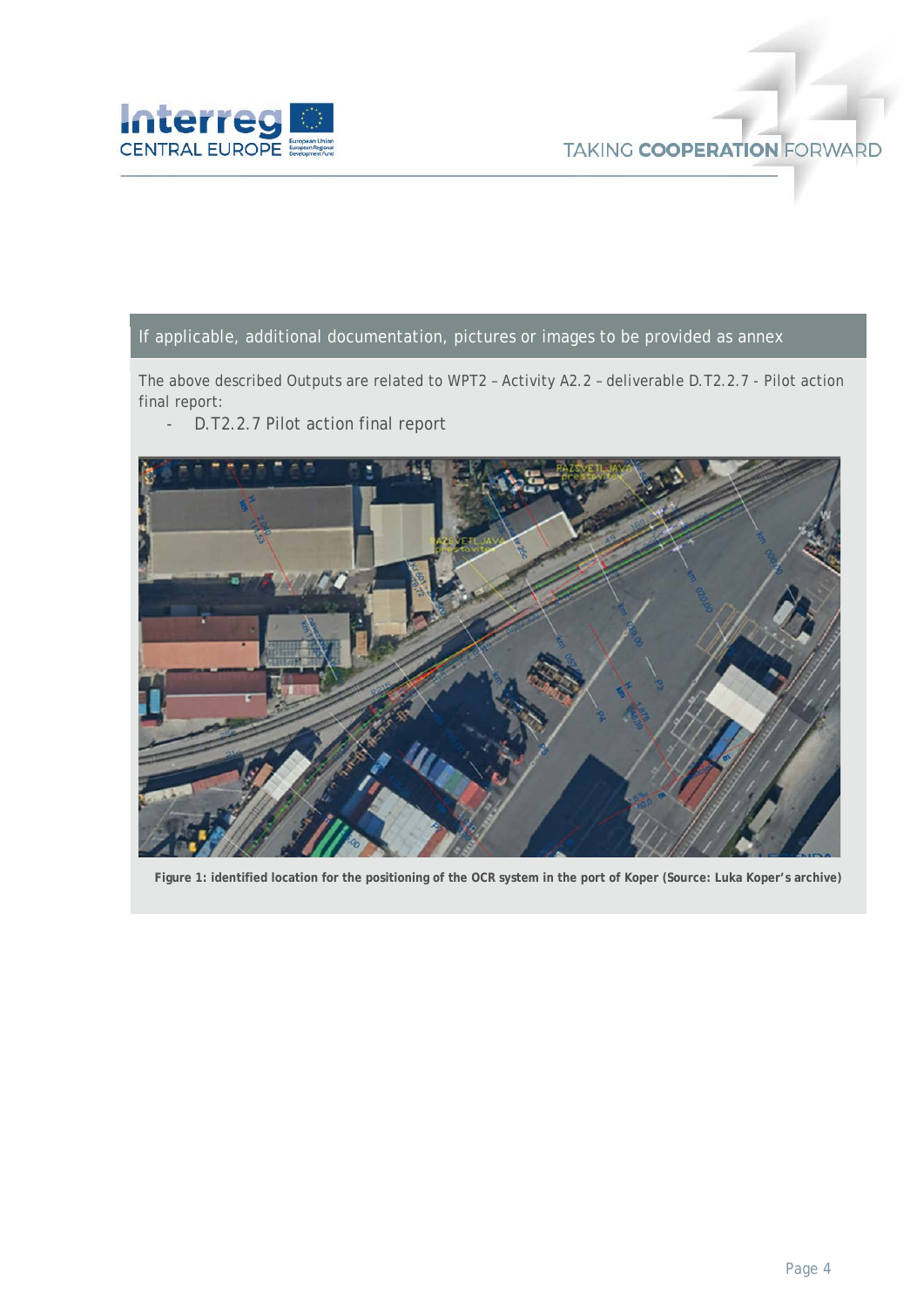



**Figure 2: design of the OCR system in the port of Koper (Source: Luka Koper's archive)**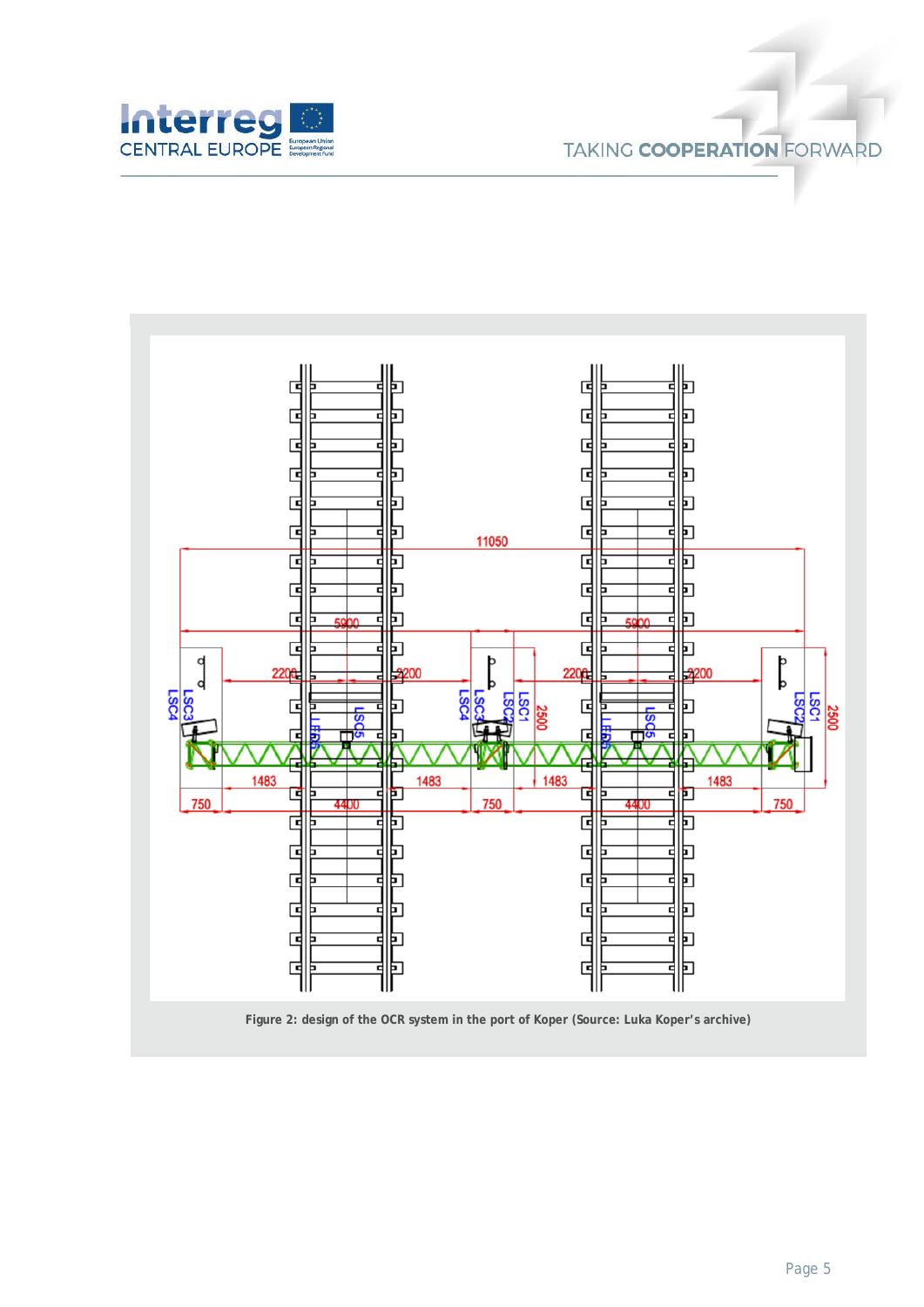

### **TAKING COOPERATION FORWARD**



**Figure 3: Interreg promotion of OCR system in the port of Koper (Source: Luka Koper's archive)**



**Figure 4: OCR system installed in the port of Koper (Source: Luka Koper's archive)**